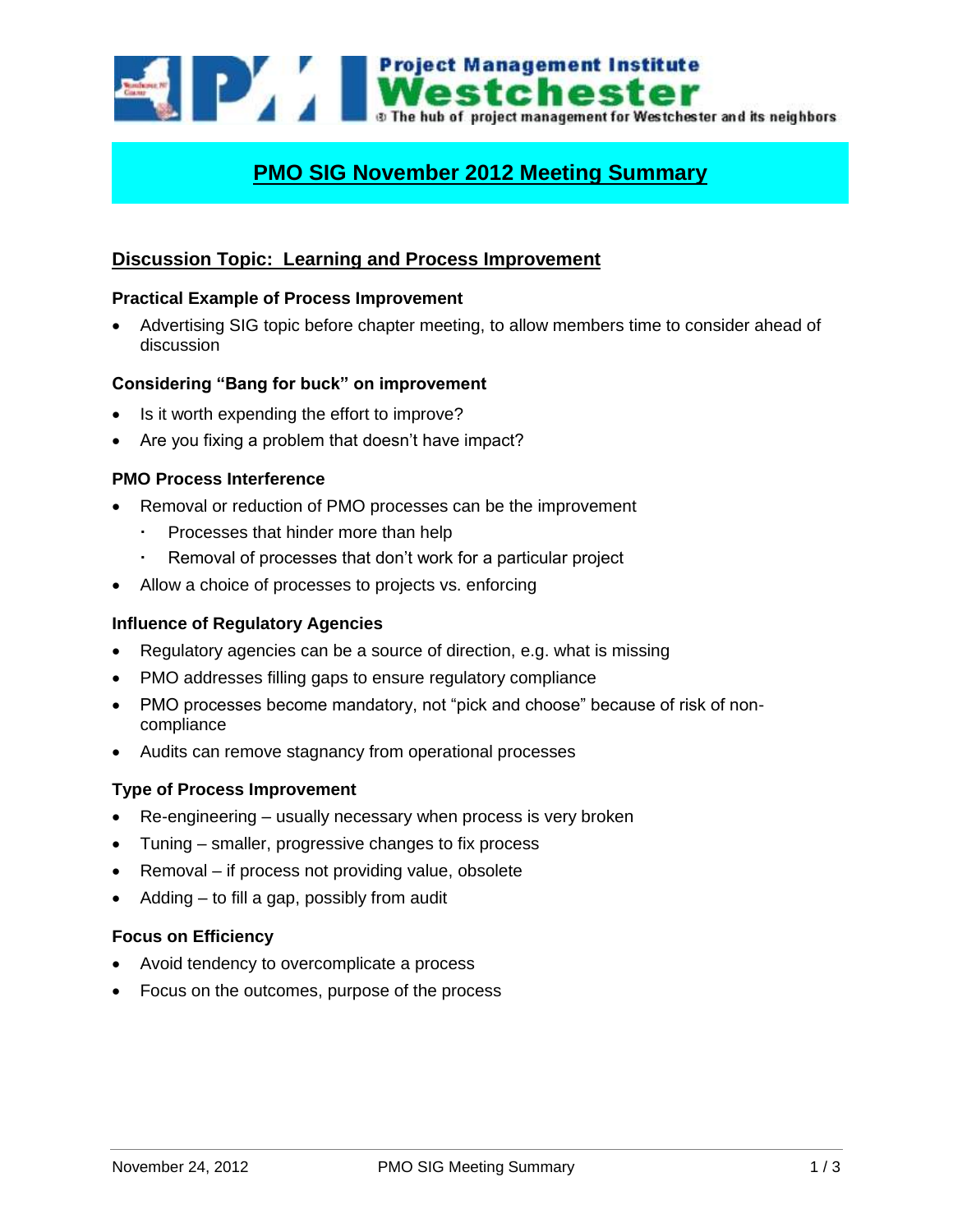

## **Meetings – Often a Target for Improvement**

- Meeting Formula "Rights"
	- Right frequency
	- Right attendees
	- Right format
	- Examples:
		- i) Stand Ups short, every one participates
		- ii) Virtual meetings easy to lose active participation
- Agenda published in advance usually improves meeting
- Time limits
	- Limits work for status meetings, e.g. 10 minutes per subteam
	- Limits do not work so well for discussing options, brainstorming
- Meeting Facilitator
	- . Important role, needs to set right style for meeting and facilitate accordingly
	- Keep discussion to agenda, monitor time
	- Allow or curtail discussion
- Improvement to meeting participation
	- Spend a few minutes at start on 'personal talk", to get everyone in engaged mode e.g. 30 second summary of how Hurricane Sandy impacted you – gets participants to appreciate the people on the team

## **Next Meeting**

Next meeting in December. Continue with "Learning and Process Improvement" topic.

## **PMO SIG Discussion Topics to Consider**

- 1. PMO Practice
	- a. PMO Resources Templates, Websites, etc.
- b. PMO Best Practices to support learning and process improvement within project teams
	- c. Coordination to roll out Agile in your organization
	- d. PMO Governance and Portfolios
	- 2. PMO Promotion
		- a. Looking at the PMO from the Outside
		- b. PMO Promotion in the Academic World
		- c. Promoting the value of the PMO
		- d. Explaining the benefits of the PMO